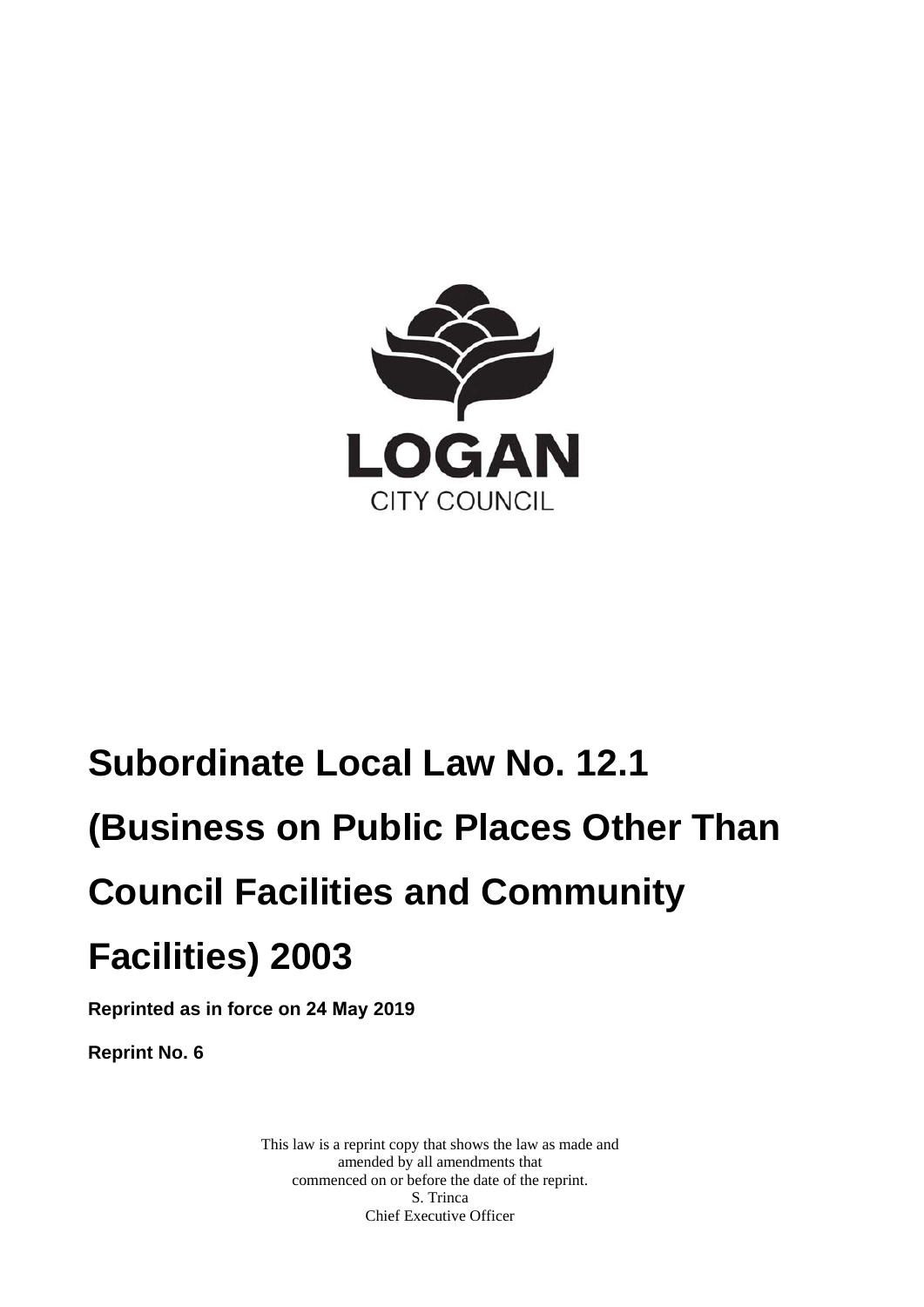

## Subordinate Local Law No. 12.1 (Business On Public Places Other Than Council Facilities And **Community Facilities) 2003**

Contents

Page

| Part 1          |    |  |  |
|-----------------|----|--|--|
|                 | 1  |  |  |
|                 | 2  |  |  |
|                 | 3  |  |  |
|                 | 4  |  |  |
| Part 2          |    |  |  |
|                 | 5  |  |  |
|                 | 6  |  |  |
|                 | 7  |  |  |
|                 | 8  |  |  |
|                 | 9  |  |  |
|                 | 10 |  |  |
| Part 3          |    |  |  |
|                 | 11 |  |  |
|                 | 12 |  |  |
| <b>Schedule</b> |    |  |  |
| <b>Endnotes</b> |    |  |  |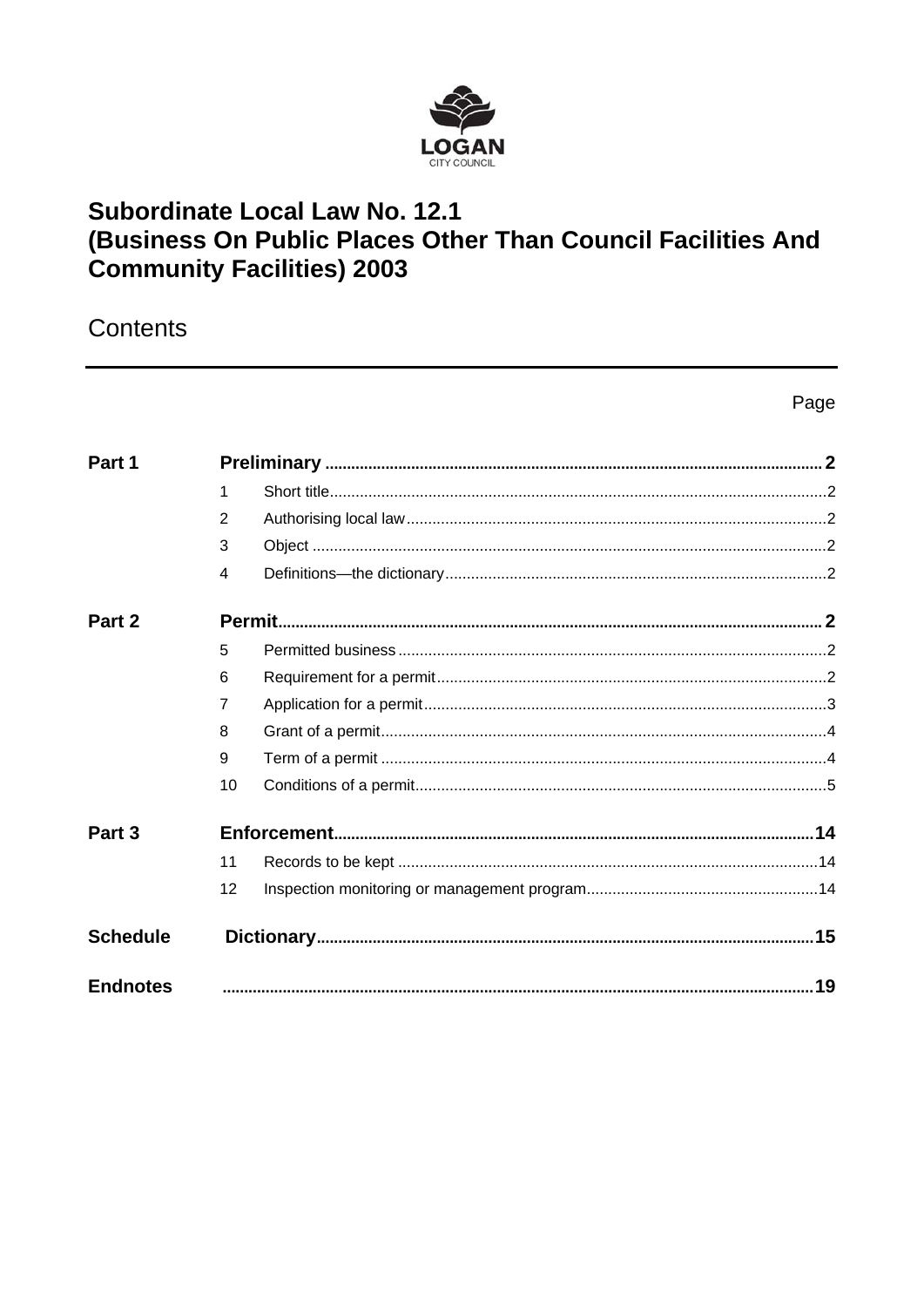## <span id="page-2-0"></span>**Logan City Council Subordinate Local Law No. 12.1 (Business On Public Places Other Than Council Facilities And Community Facilities) 2003**

## **Part 1** Preliminary

#### **1 Short title**

This subordinate local law may be cited as *Subordinate Local Law No. 12.1 (Business on Public Places Other Than Council Facilities and Community Facilities) 2003*.

#### **2 Authorising local law**

This subordinate local law is made pursuant to *Local Law No. 12 (Council Property and Other Public Places) 2003*.

#### **3 Object**

The object of this subordinate local law is to assist in the implementation of *Local Law No. 12 (Council Property and Other Public Places) 2003* by ensuring that public health and safety is protected as a result of the conduct of a business on a public place (other than a council facility and a community facility).

#### **4 Definitions—the dictionary**

The dictionary in the Schedule (Dictionary) of this subordinate local law defines particular words used in this subordinate local law.

## **Part 2 Permit**

#### **5 Permitted business**

For the purposes section 11(b)(i) (Regulation of business on public places) of *Local Law No. 12 (Council Property and Other Public Places) 2003,* a permit may be sought for a permitted business.

#### **6 Requirement for a permit**

For the purposes of section 12(3) (Requirement for a permit) of *Local Law No. 12 (Council Property and Other Public Places) 2003*, a permit is not required for a permitted business where the permitted business is—

(a) the advertising of a good or service, the exhibition of an advertisement or the exhibition of a sign; and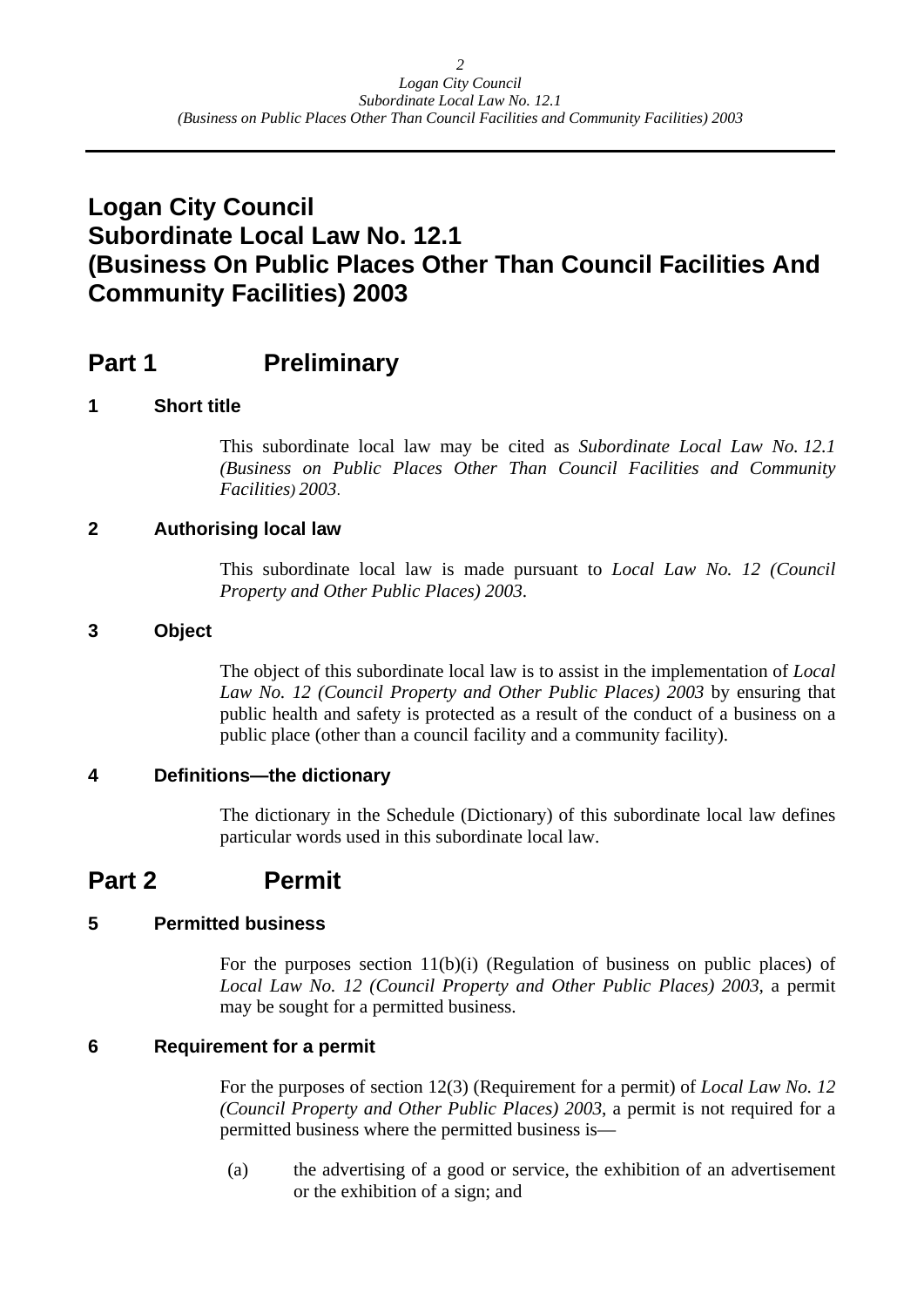(b) carried out on a bus shelter, bus seat, courtesy seat or other structure the subject of a written agreement with the local government.

#### <span id="page-3-0"></span>**7 Application for a permit**

For the purposes of section 13(1)(c)(iv) (Application for a permit) of *Local Law No. 12 (Council Property and Other Public Places) 2003*, an application for a permitted business must (unless otherwise specified by the local government) be accompanied by—

- (a) the name, address and telephone number, facsimile number and email address of the person to be carrying on the permitted business; and
- (b) the trading name, street address, telephone number, facsimile number, email address, registered business name and ACN of the business under which the permitted business is to be carried on; and
- (c) a copy of the registration certificate of any vehicle used in the permitted business; and
- (d) details of the permitted business including (to the extent applicable)—
	- (i) the nature and type of the goods or services to be supplied; and
	- (ii) the time and places at which the goods or services will be supplied; and
	- (iii) the method of sale of goods or services to be supplied; and
	- (iv) all public liability insurance policies relating to the permitted business; and
	- (v) the proposed term of the permit; and
	- (vi) the impact, if any, on pedestrian or vehicular movements; and
	- (vii) the total seating capacity of the permitted business; and
	- (viii) the numbers and types of sanitary facilities and sanitary conveniences available to be used to service the permitted business; and
	- (ix) the materials, equipment and vehicles to be used in the permitted business; and
- (e) a plan to scale or map showing—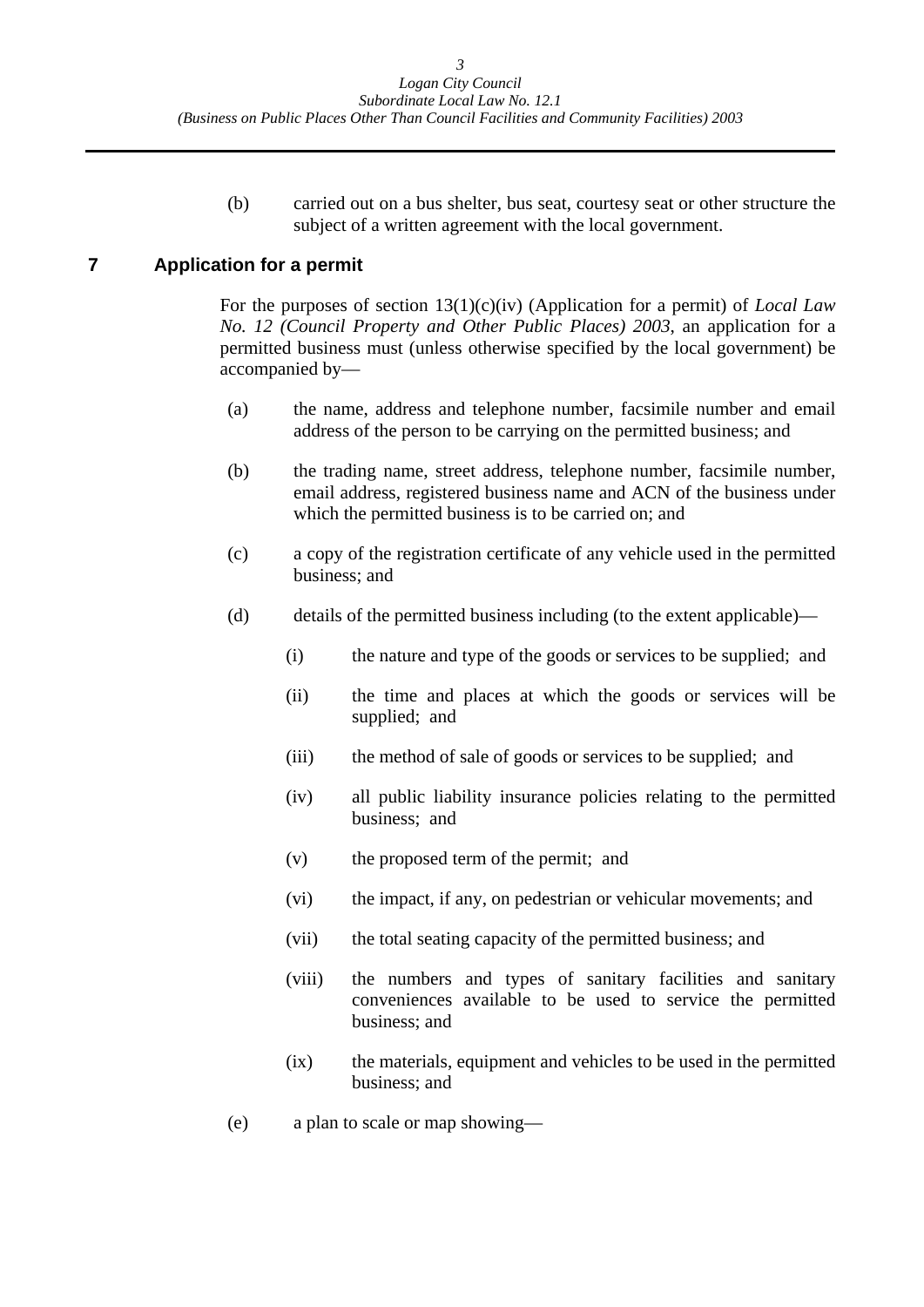<span id="page-4-0"></span>

| (i)   | the relevant part of the public place that is to be used for the<br>permitted business including the dimensions of the public place<br>that is to be used for the permitted business; and |
|-------|-------------------------------------------------------------------------------------------------------------------------------------------------------------------------------------------|
| (ii)  | the physical proximity between the relevant part of the public<br>place that is to be used for the permitted business and any<br>existing premises used for the permitted business; and   |
| (iii) | the number and proposed location of any tables, chairs, shade<br>structures, goods or other equipment to be used in respect of the<br>permitted business; and                             |
| (iv)  | the type and location of any utility, service or infrastructure<br>adjacent to the public place to be used for the permitted<br>business; and                                             |

(v) any plants to be located in the public place used for the proposed permitted business.

#### **8 Grant of a permit**

For the purposes of section 14(1)(g) (Grant of a permit) of *Local Law No. 12 (Council Property and Other Public Places) 2003*, the local government may grant a permit for a permitted business if satisfied that—

- (a) the matters which are the subject of the conditions specified in section 10 (Conditions of a permit) of this subordinate local law which are relevant to the operation of the permitted business can be adequately addressed by the imposition of those conditions; and
- (b) the applicant for a permit for a permitted business has complied with any applicable development approval.

#### **9 Term of a permit**

For the purposes of section 15(1)(b) (Term of a permit) of *Local Law No. 12 (Council Property and Other Public Places) 2003,* the term of a permit for a permitted business shall be from the date of issue until the thirtieth day of the following June unless otherwise specified in the permit.

#### **10 Conditions of a permit**

- (1) For the purposes of section 16(3) (Conditions of a permit) of *Local Law No. 12 (Council Property and Other Public Places) 2003,* the local government may impose all or any of the following conditions on a permit for a permitted business—
	- (a) The operation of the permitted business must not detrimentally affect the amenity of neighbouring premises.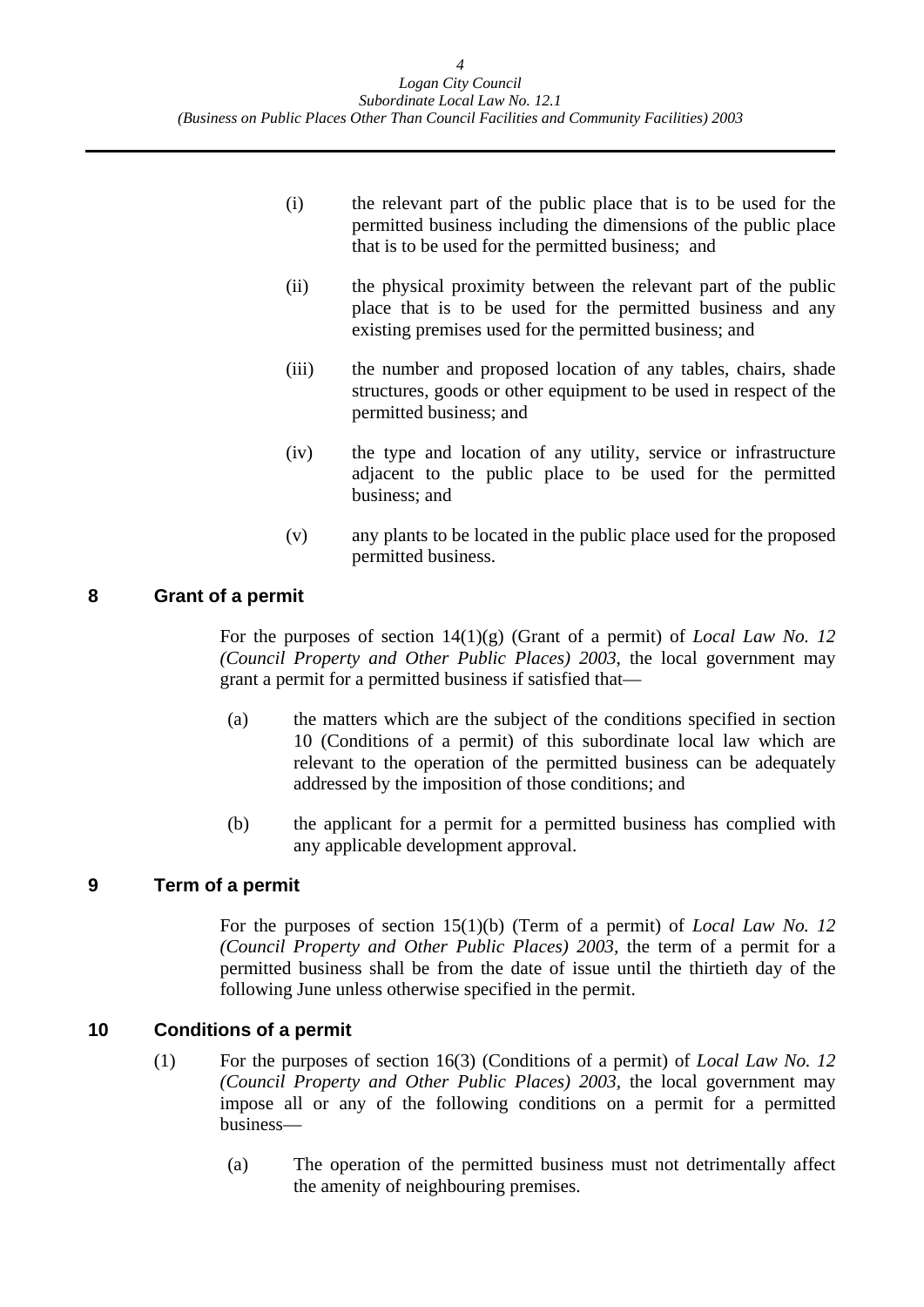- <span id="page-5-0"></span>(b) The hours of operation of the permitted business must not detrimentally affect the amenity of neighbouring premises.
- (c) The operation of the permitted business must, unless otherwise varied by an authorised person, be limited to between the hours of—
	- (i) 8.00 am to 8.00 pm Monday to Saturday; and
	- (ii) 9.00 am to 8.00 pm Sunday; and
	- (iii) 10.00 am to 6.00 pm public holidays.
- (d) The operation of the permitted business must not—
	- (i) create a traffic problem; or
	- (ii) increase an existing traffic problem; or
	- (iii) detrimentally affect the efficiency of the existing road network; or
	- (iv) obstruct pedestrian movement.
- (e) The operation of the permitted business must not constitute a risk to road safety or the safety of pedestrians.
- (f) The operation of the permitted business including all premises, buildings, structures, vehicles, facilities or equipment must be maintained at all times—
	- (i) in a good working order; and
	- (ii) in a good state of repair; and
	- (iii) in a clean and sanitary condition.
- (g) A person must not camp in a place that is part of the operation of a permitted business if that place is not nominated for that purpose in the permit.
- (h) The operation of the permitted business must not cause an odour nuisance to neighbouring premises.
- (i) The operation of the permitted business must not constitute a nuisance under *Local Law No. 10 (Public Health) 1999*.
- (j) Adequate car parking must be provided for all persons and the public involved in the operation of the permitted business.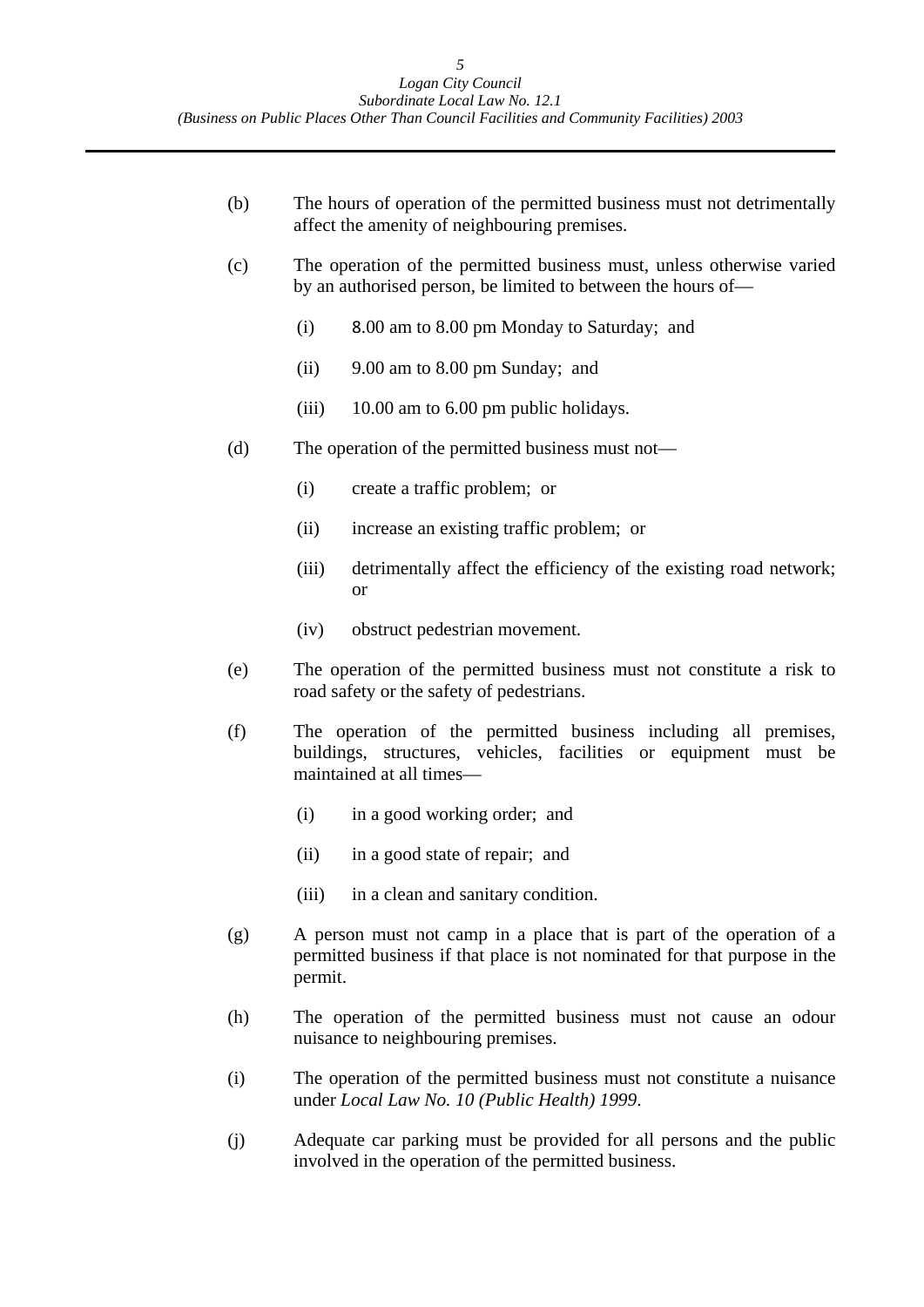- (k) The operation of the permitted business must not involve storage in the open of goods, materials or activities associated with the operation of the permitted business.
- (l) Adequate means of entry and exit must exist for people and vehicles to safely enter and leave the permitted business.
- (m) The grounds of the permitted business must be maintained in a safe and tidy condition at all times.
- (n) A vehicle used in the permitted business must—
	- (i) be kept in accordance with the local government's planning scheme; and
	- (ii) not be repaired or maintained on any premises other than in accordance with the planning scheme; and
	- (iii) be stored in a manner that does not cause a nuisance to adjoining premises.
- (o) All accessways and other areas to which the public has access within the permitted business must be maintained in a clean, safe and tidy and sanitary condition at all times.
- (p) No amplified noise must be generated as part of the operation of the permitted business.
- (q) A contaminant must not be released to the environment as part of the operation of the permitted business where the release may cause environmental harm unless such release is specifically authorised by the *Environmental Protection Act 1994*.
- (r) An air compressor used as part of the operation of the permitted business must be fitted with inlet and exhaust silencers and enclosed in an effective acoustic enclosure.
- (s) All objects (including vehicles and machinery) which are dismantled as part of the operation of the permitted business on the premises of the person operating the permitted business must be dismantled undercover on a paved impervious surface which is unaffected by stormwater runoff.
- (t) An extension telephone bell, open air address system or similar device must not be used as part of the operation of the permitted business.
- (u) Only rainwater from uncontaminated areas shall drain directly into the stormwater system.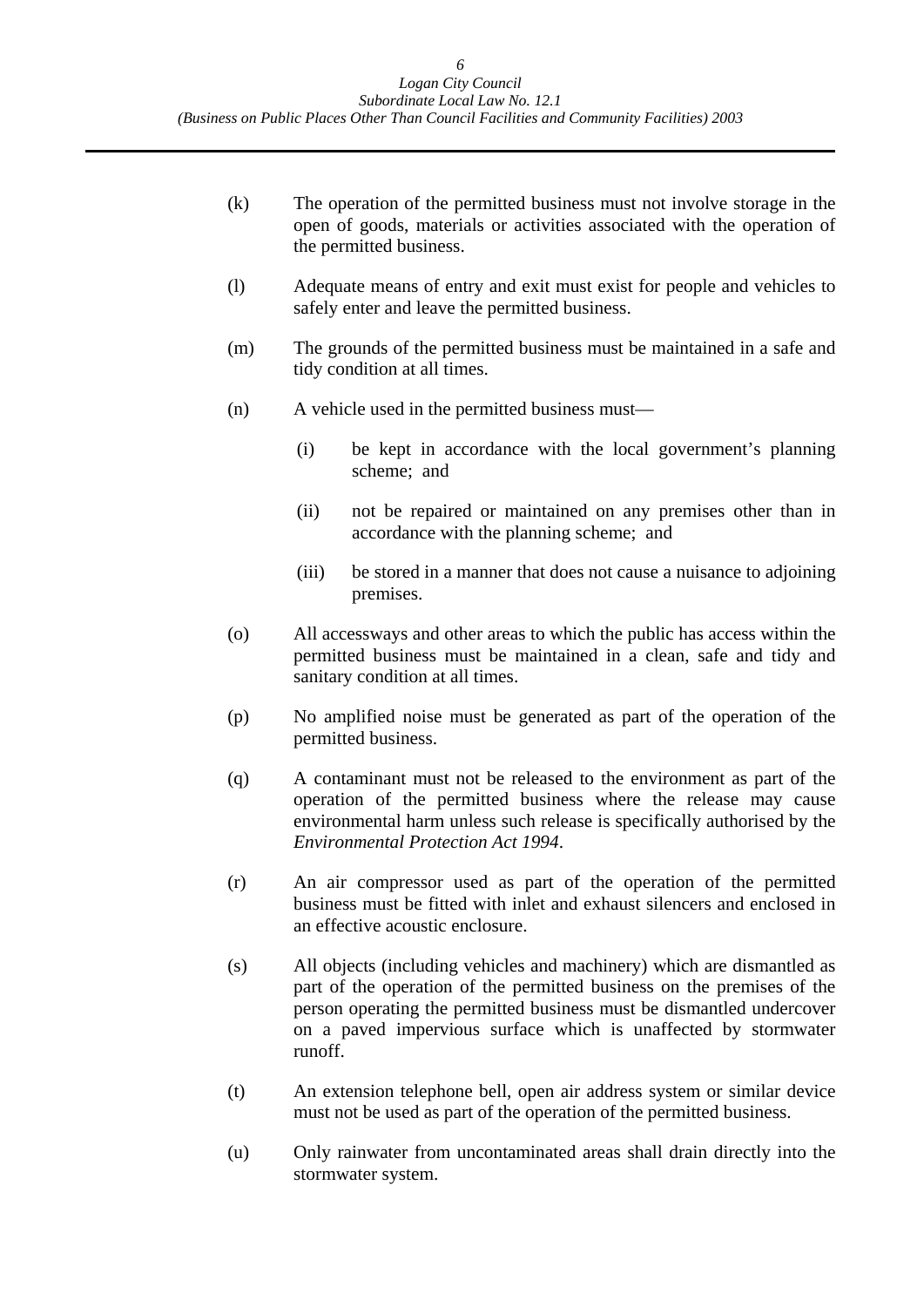- (v) A spillage of a waste, contaminant or other material must—
	- (i) be cleaned up immediately; and
	- (ii) not be cleaned up by hosing, sweeping or otherwise releasing such waste, contaminant or material to any stormwater system or waters.
- (w) Lighting used to illuminate any areas of the permitted business must be angled or shaded in such a manner that the light does not cause a nuisance.
- (x) The operation of the permitted business must not attract fly breeding or vermin infestation.
- (y) The operation of the permitted business must be kept free of pests and conditions offering harbourage for pests.
- (z) Overcrowding must not be permitted to occur as part of the operation of the permitted business.
- (aa) No animal is allowed within the operation of the permitted business unless approved by an authorised person.
- (ab) Adequate space must be provided for all persons and the public involved in the operation of the permitted business.
- (ac) All public access areas that are part of the operation of the permitted business must be maintained at all times in a clean, tidy, sanitary and hygienic condition.
- (ad) The permitted business (including all fixtures, fittings, equipment and facilities) must be maintained in a clean, tidy, sanitary and hygienic condition.
- (ae) Water intended for use for domestic purposes as part of the operation of the permitted business must be from an approved water source.
- (af) The water to be used in the operation of the permitted business must be of an appropriate quality to be used for that purpose.
- (ag) The water supply for drinking purposes must be potable water.
- (ah) The holder of the permit must not change the water supply system without the prior notification of the local government and approval of an authorised person.
- (ai) Adequate storage must be provided for all hazardous materials stored or used as part of the operation of the permitted business.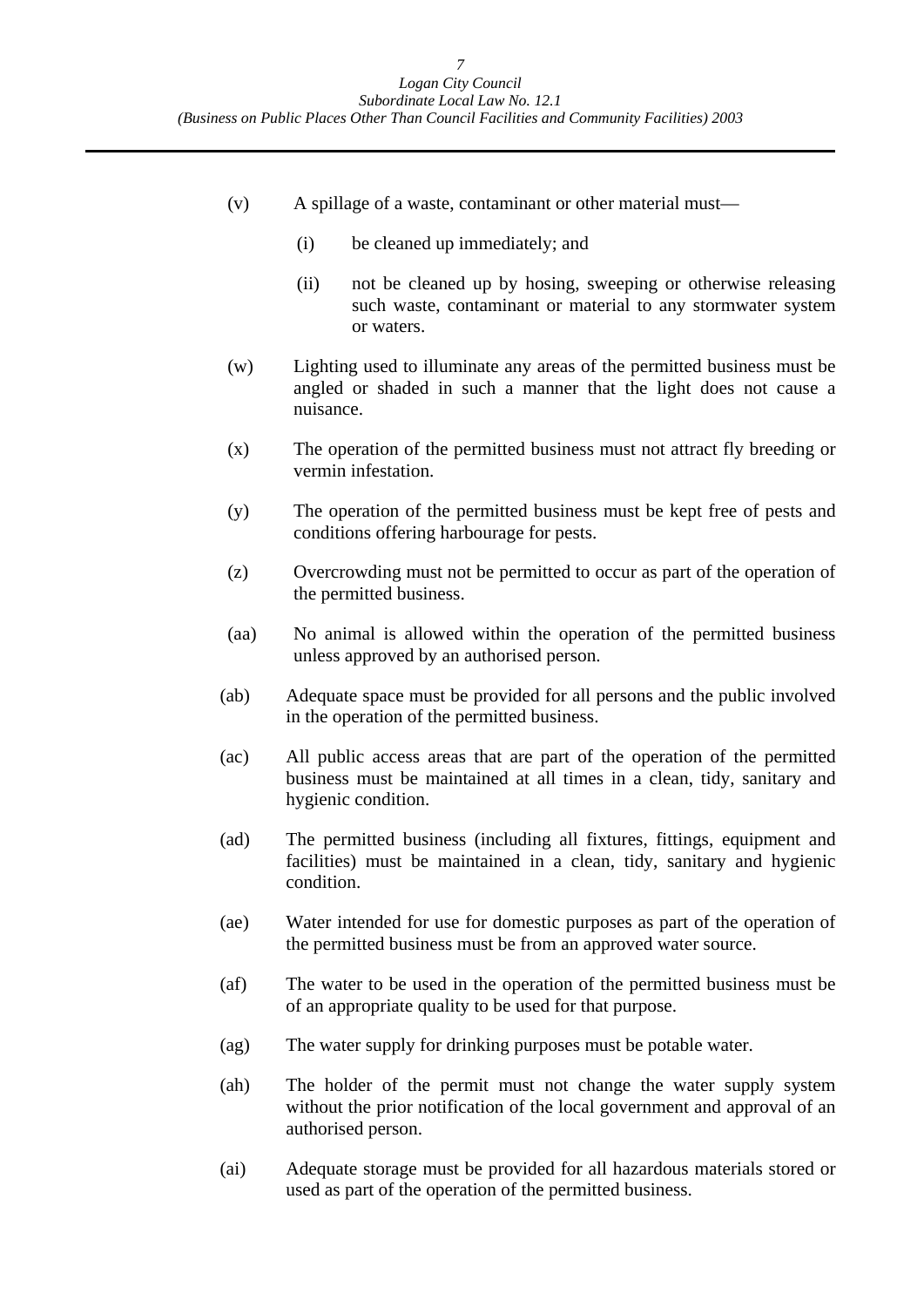- (aj) All hazardous materials must be stored and used in a safe manner as part of the operation of the permitted business.
- (ak) Waste containers sufficient to accommodate the collection and storage of all waste generated as part of the operation of the permitted business must be provided in the manner and locations specified by the local government.
- (al) Waste containers that are provided as part of the operation of the permitted business must at all times be regularly cleaned and maintained in a clean, tidy, sanitary and hygienic condition.
- (am) Waste containers that are provided as part of the operation of the permitted business must be designed and constructed to prevent access to pests and to be easily and effectively cleaned and disinfected.
- (an) All waste (including waste water) generated as part of the operation of the permitted business must be disposed of in a safe and sanitary manner and in accordance with the *Environmental Protection Act 1994* and the *Plumbing and Drainage Act 2002*.
- (ao) All waste generated as part of the operation of the permitted business must be disposed of in a manner which maintains the operation of the permitted business and its surrounds in a clean, tidy, sanitary and hygienic condition.
- (ap) All waste water generated during or from the operation of the permitted business must be discharged safely to the sewerage system or an on-site sewerage facility.
- (aq) Human wastes from the operation of the permitted business must be disposed of at a dedicated sanitary facility, sewerage system or an on-site sewerage facility.
- (ar) Access must be maintained to sanitary conveniences or sanitary facilities which are sufficient to service the permitted business during the hours of operation of the permitted business*.*
- (as) Trade waste from the operation of the permitted business must be disposed of in accordance with an approval under the *Water Act 2000*.
- (at) Waste water from the permitted business must be collected and released to—
	- (i) a discharge point approved by the local government; or
	- (ii) land in such a way that it will not enter the stormwater system or waters.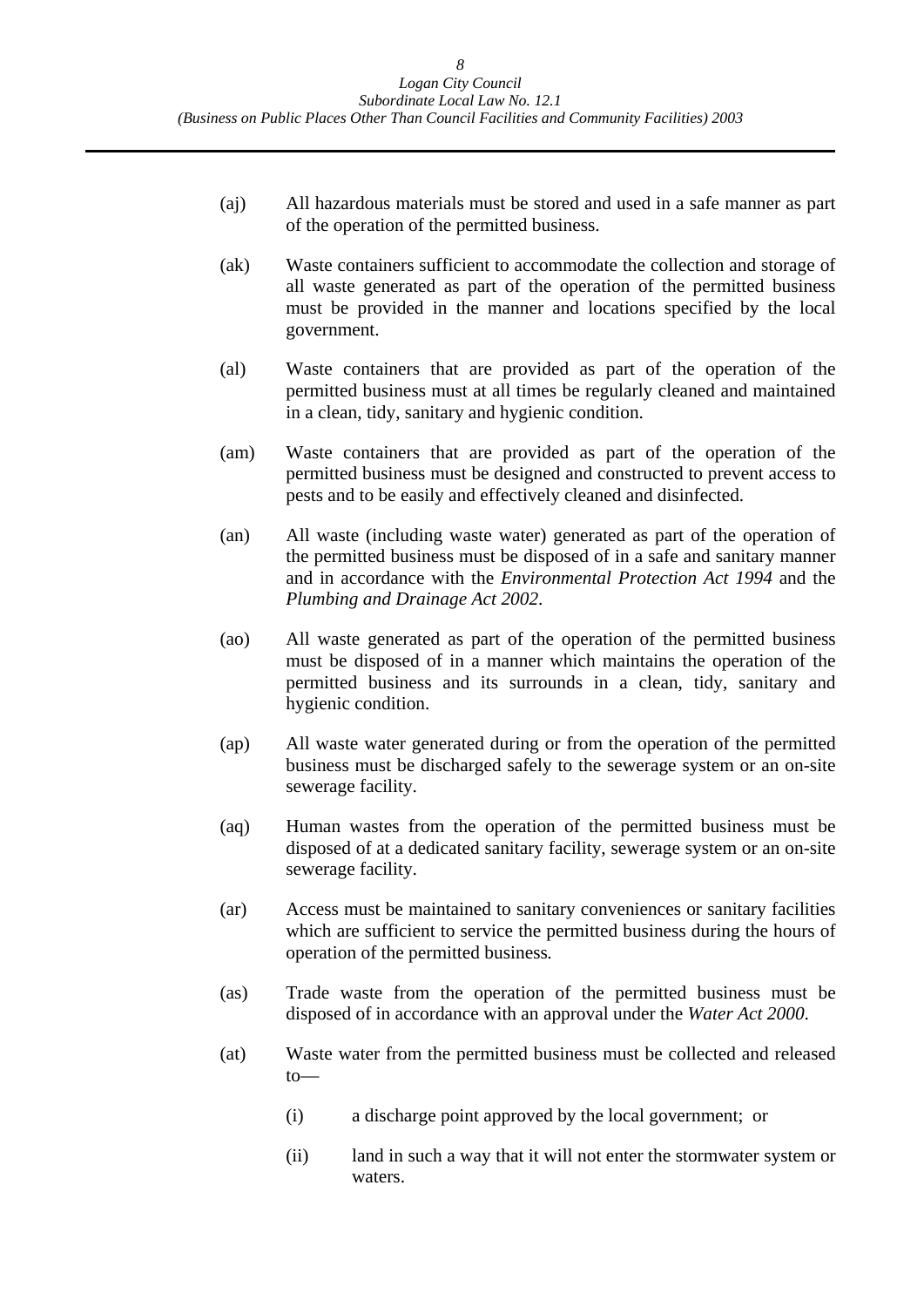- (au) Waste generated as part of the operation of the permitted business must be kept so as not to attract pests.
- (av) Waste from the operation of the permitted business must not be disposed of into the stormwater system, waters or a watercourse.
- (aw) The permit issued by the local government, the local government issuing the permit and the permitted business must be prominently and permanently displayed in letters and numbers not less than 100mm in height at locations specified by the local government to enable it to be viewed by members of the public, e.g. *LCC – Permitted business [insert permit number]*.
- (ax) The trading name and telephone number of the holder of the permit must be prominently and permanently displayed in letters and numbers not less than 75mm in height at locations specified by the local government to enable it to be viewed by members of the public.
- (ay) Any premises, building, structure, vehicle, facility or equipment that is part of the operation of the permitted business the subject of the permit must not be changed in any respect without the prior notification to the local government and approval of an authorised person.
- (az) The operation of the permitted business must be limited to the locations specified in the permit.
- (ba) The operation of the permitted business must comply with the *Food Act 2006*.
- (bb) The operation of the permitted business must comply with the *Environmental Protection Act 1994*, the *Environmental Protection Regulation 2008*, the *Environmental Protection (Waste Management) Regulation 2000*, the *Environmental Protection (Water) Policy 2009*, the *Environmental Protection (Noise) Policy 2008* and the *Environmental Protection (Air) Policy 2008*.
- (bc) The operation of any prescribed activities as part of the permitted business the subject of this permit must be the subject of separate permits under *Local Law No. 9 (Licensing) 1999.*
- (bd) The operation of the permitted business must not breach a provision of a local law or a subordinate local law.
- (be) The operation of the permitted business must comply with—
	- (i) any relevant development approval; and
	- (ii) the provisions of the planning scheme and any relevant planning scheme policy.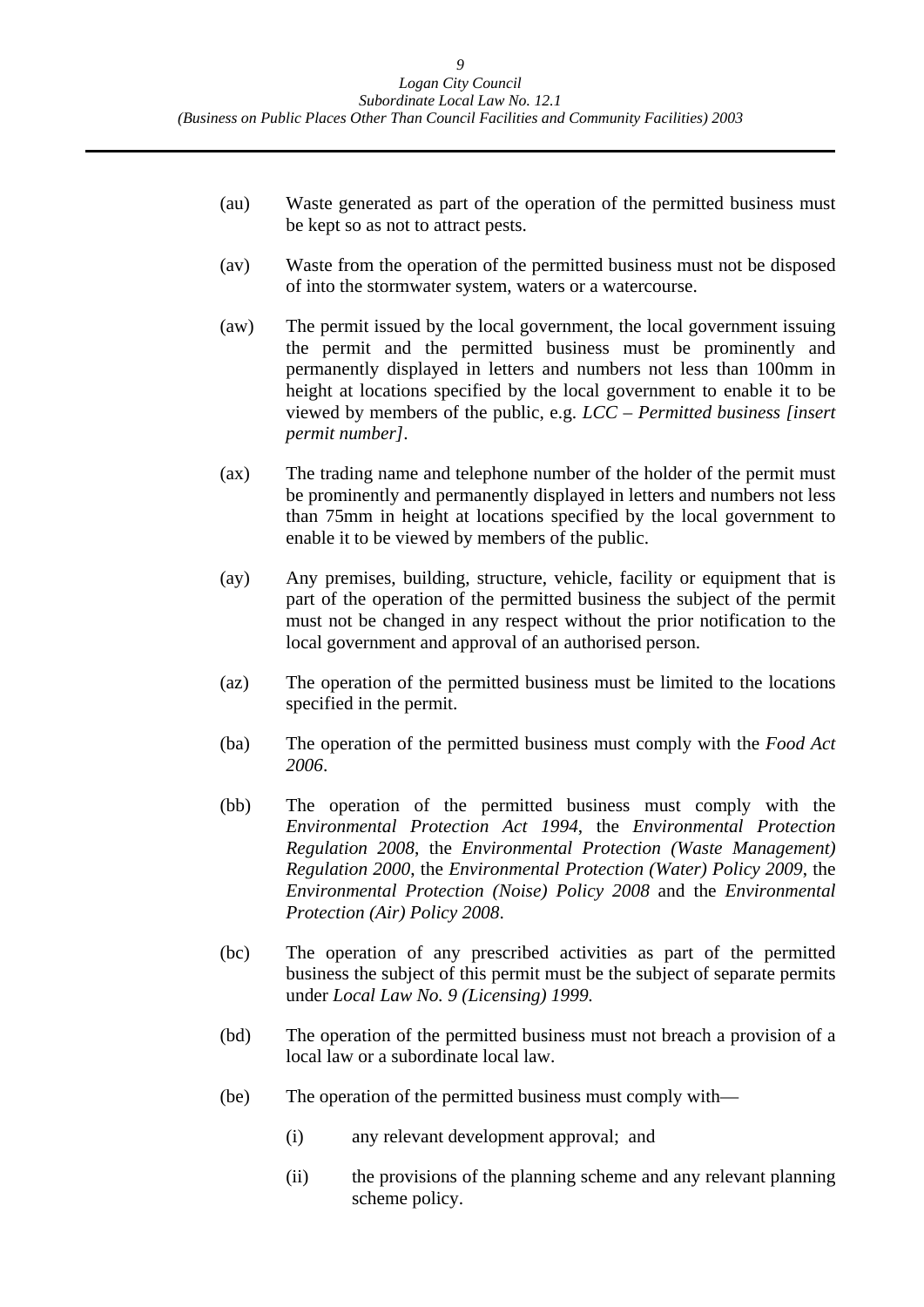- (bf) A security in the form and amount specified by the local government must be provided to secure compliance with the conditions of the permit.
- (2) For the purposes of section 16(3) (Conditions of a permit) of *Local Law No. 12 (Council Property and Other Public Places) 2003*, the local government may impose all or any of the following conditions on a permit for the exhibition of a sign on a footpath—
	- (a) The size of the sign must be no greater than 0.75 square metres.
	- (b) The size of a sign erected on a State-controlled road must be—
		- (i) no greater than 1.5 square metres; and
		- (ii) in accordance with the requirements of the chief executive of the department responsible for the administration of Chapter 6 (Road Transport Infrastructure) of the *Transport Infrastructure Act 1994*; and
		- (iii) positioned to maintain clear sight lines for vehicles or pedestrians at road junctions, vehicle accessways or pedestrian crossings; and
		- (iv) displayed on the footpath so as not to obstruct access to neighbouring premises.
	- (c) The sign must be fitted or weighted to ensure stability.
	- (d) The sign must be fitted with a strut or other mechanism approved by the local government to ensure that the sign cannot accidentally close.
	- (e) The corners of the sign shall be chamfered.
	- (f) The sign must be erected immediately adjacent to the frontage of the premises to which it relates.
	- (g) The sign must relate to premises which are a lawful use under the local government's planning scheme.
	- (h) The sign must be removed from the footpath and placed in a safe and secure area outside the hours of operation of the prescribed business.
- (3) For the purposes of section 16(3) (Conditions of a permit) of *Local Law No. 12 (Council Property and Other Public Places) 2003*, the local government may impose all or any of the following conditions on a permit for the conduct of outdoor dining on a footpath—
	- (a) The chairs, tables, shade structures, goods or other equipment used in the conduct of outdoor dining must be—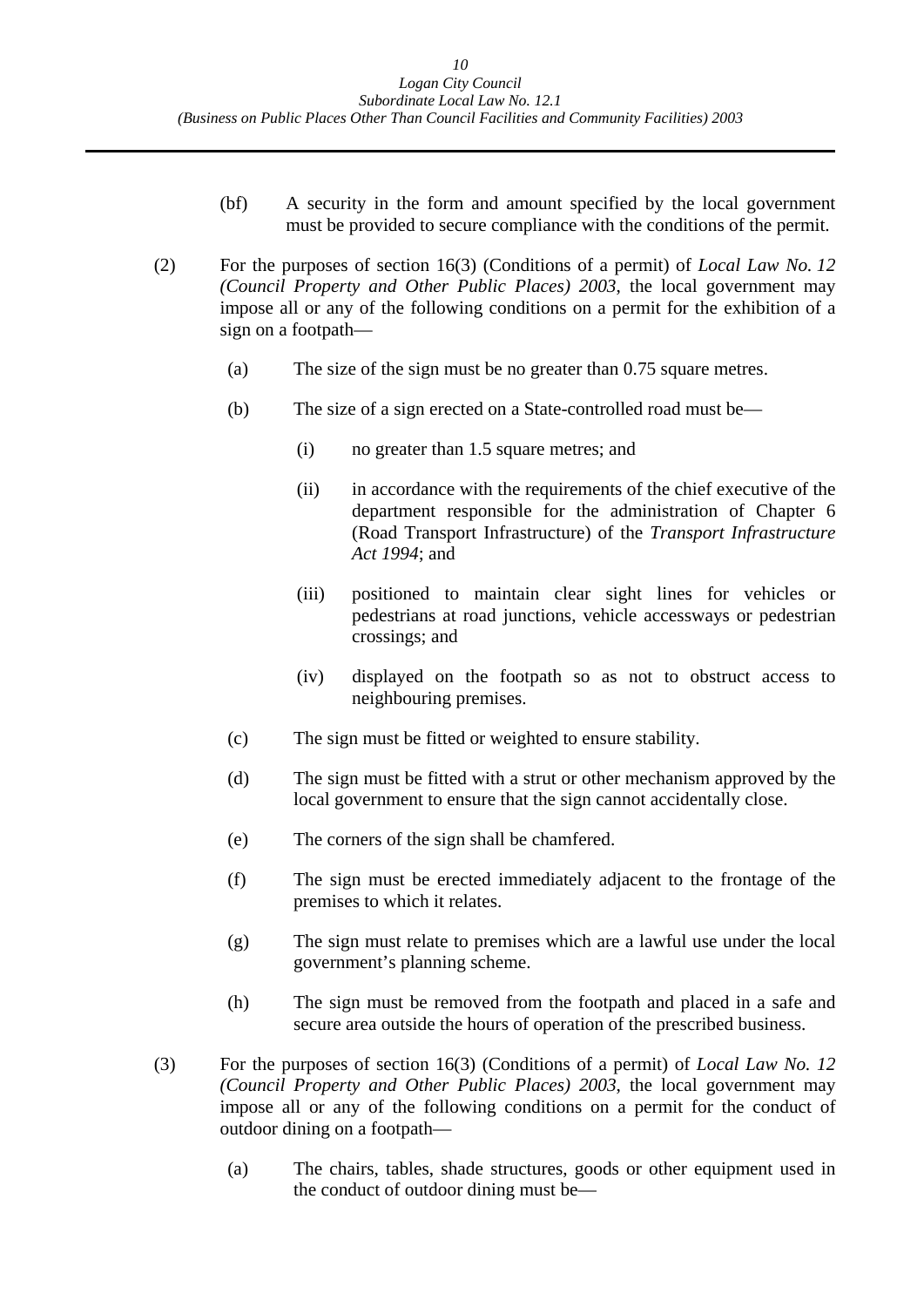- (i) properly secured; and
- (ii) safely constructed; and
- (iii) in good order; and
- (iv) in a proper state of repair.
- (b) The shade structures used in the conduct of outdoor dining must have a minimum clearance of 2 metres above the footpath where the clearance is measured perpendicular from the footpath to the lowest overhanging point of the shade structure when erected.
- (c) Advertising material for the outdoor dining (other than the name and logo of the permitted business) must not be exhibited on the chairs, tables, shade structures, goods or other equipment used in the conduct of outdoor dining.
- (d) The chairs, tables, shade structures, goods and other equipment used in the conduct of the permitted business and advertising material must visually complement any street furniture erected by the local government.
- (e) The chairs, tables, shade structures, goods and other equipment used in the conduct of outdoor dining must be placed immediately adjacent to the premises from which the permitted business is operated.
- (f) The chairs, tables, shade structures, goods and other equipment used in the conduct of outdoor dining must be located on the footpath such that—
	- (i) a clear unobstructed pedestrian corridor of not less than 1.5 metres in width is provided and maintained on the footpath so as to enable pedestrians to move along the footpath; and
	- (ii) a clear, unobstructed pedestrian corridor is provided and maintained on the footpath to enable pedestrians to access a vehicle on the carriageway; and
	- (iii) the chairs, tables, shade structures, goods and other equipment used in the conduct of outdoor dining are located no closer than 0.8 metres from the edge of the footpath adjoining the carriageway and are separated from the carriageway by a physical barrier such as bollards or planter boxes; and
	- (iv) clear sight lines for vehicles or pedestrians at road junctions, vehicle accessways or pedestrian crossings are maintained; and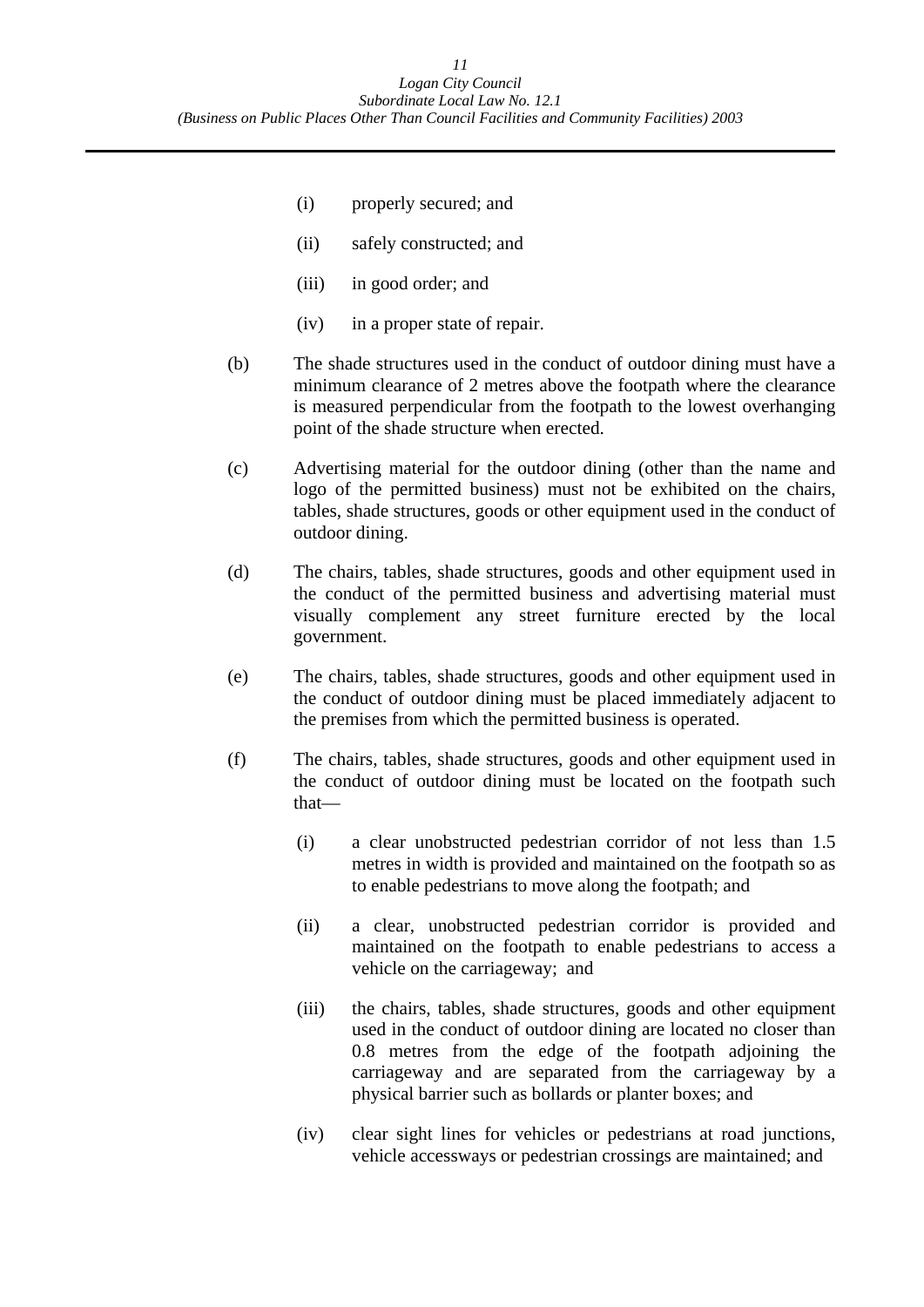- (v) the chairs, tables, shade structures, goods and other equipment used in the conduct of outdoor dining do not obstruct access to neighbouring premises, utilities, services and infrastructure.
- (g) The holder of a permit must take out and maintain public liability insurance in an amount not less than \$20 million that covers the use of the footpath for the permitted business and indemnifies the local government in respect of any liability arising from the permitted business.
- (h) All tables, chairs, shade structures, goods and other equipment used in the conduct of outdoor dining must (unless permanently fixed to the footpath in accordance with the terms of a permit) be removed from the footpath and placed in a safe and secure area outside the hours of operation of the permitted business.
- (4) For the purposes of section 16(3) (Conditions of a permit) of *Local Law No. 12 (Council Property and Other Public Places) 2003*, the local government may impose all or any of the following conditions on a permit for the display of goods on a footpath—
	- (a) The goods are displayed on the footpath immediately adjacent to the frontage of the premises to which the goods relate.
	- (b) The goods must relate to premises which are a lawful use under the local government's planning scheme.
	- (c) The table or stand on which the goods are displayed must be—
		- (i) properly secured; and
		- (ii) safely constructed; and
		- (iii) in good order; and
		- (iv) in a proper state of repair.
	- (d) The goods must be displayed on the footpath such that—
		- (i) a clear unobstructed pedestrian corridor of not less than 1.8 metres in width is provided and maintained on the footpath; and
		- (ii) the goods and any table or stand are located no closer than 0.8 metres from the edge of the footpath adjoining the carriageway; and
		- (iii) clear sight lines for vehicles or pedestrians at road junctions, vehicle accessways or pedestrian crossings are maintained; and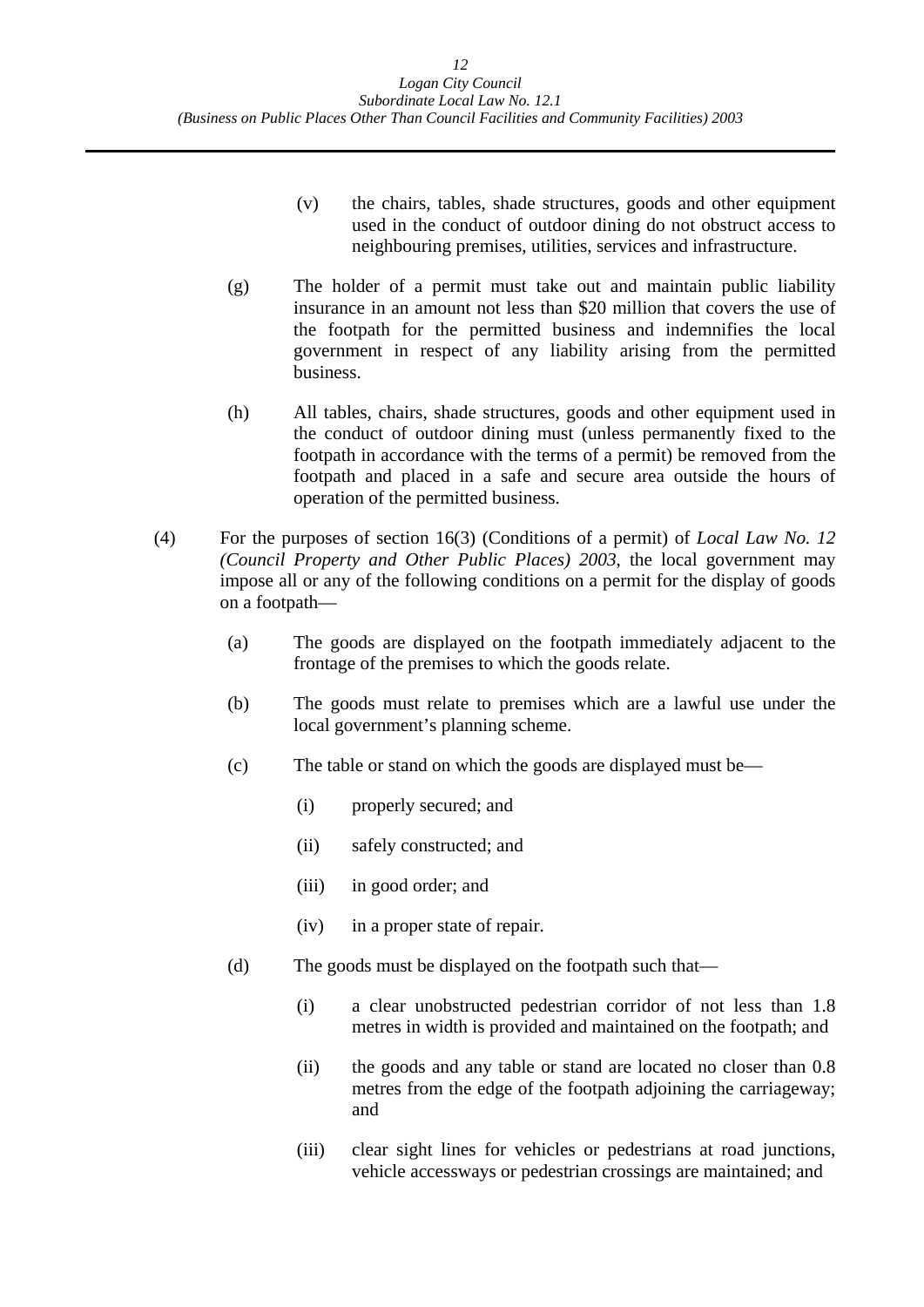- (iv) the goods displayed on the footpath do not obstruct access to neighbouring premises.
- (e) The holder of a permit must take out and maintain public liability insurance in an amount not less than \$20 million that covers the use of the footpath for the permitted business and indemnifies the local government in respect of any liability arising from the permitted business.
- (f) The goods must be removed from the footpath and placed in a safe and secure area outside the hours of operation of the prescribed business.

## **Part 3 Enforcement**

### **11 Records to be kept**

For the purposes of section 23(2)(b) (Inspection of a prescribed activity) of *Local Law No. 12 (Council Property and Other Public Places) 2003*, the person operating the permitted business must (unless otherwise required by the local government) keep details of any public liability insurance policies relating to the carrying on of the permitted business.

#### **12 Inspection monitoring or management program**

For the purposes of section 23(4)(b) (Inspection of a prescribed activity) of *Local Law No. 12 (Council Property and Other Public Places) 2003*, the person operating the permitted business must (unless otherwise required by the local government) maintain a management program demonstrating that the operation of the permitted business complies with the permit.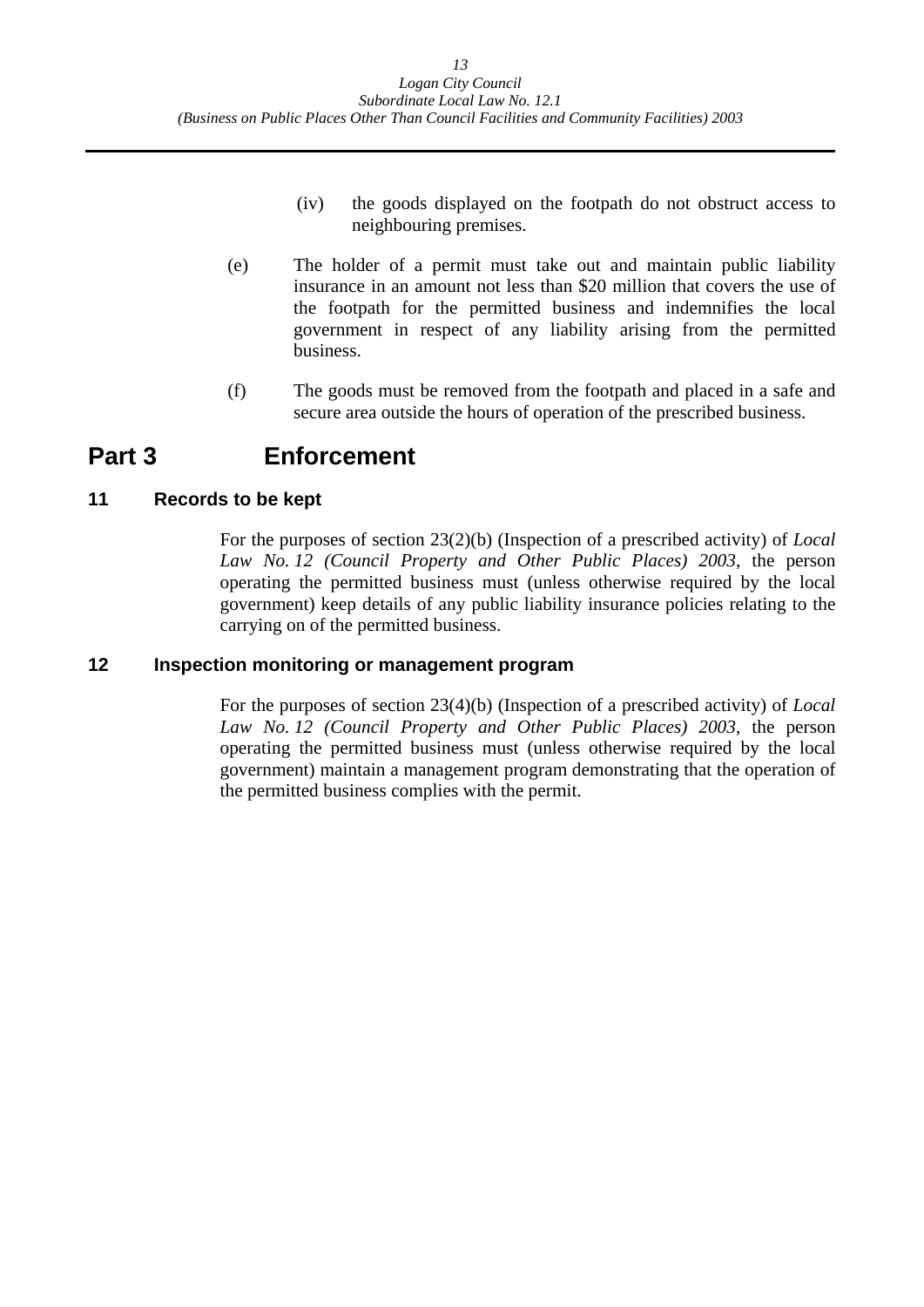# **Schedule Dictionary**

section 4

*animal* has the meaning given in *the local government's animal management local laws*.

*approved water source* means a potable water source approved by the local government and may include a nominated reticulated water delivery point and a recognised water source.

*contaminant* has the meaning given in the *Environmental Protection Act 1994*.

*dangerous good* has the meaning given to *dangerous goods* in the *Work Health and Safety Act 2011*.

*development approval* has the meaning given in the *Planning Act 2016*.

*domestic purposes* means the purposes of—

- (a) human consumption; or
- (b) food preparation; or
- (c) washing; or
- (d) other normal domestic duties.

*environment* has the meaning given in the *Environmental Protection Act 1994*.

*footpath* has the meaning given in *Local Law No. 11 (Roads) 1999*.

*groundwater* means water occurring in a geological structure or formation under the surface of the ground.

*hazardous material* means a substance which—

- (a) because of its chemical, biochemical, microbiological or radiological properties, temperature or state of compression could in sufficient concentration cause—
	- (i) harm to human health and safety or personal injury; or
	- (ii) property damage; or
	- (iii) environmental harm or environmental nuisance; and
- (b) includes—
	- (i) a hazardous substance; and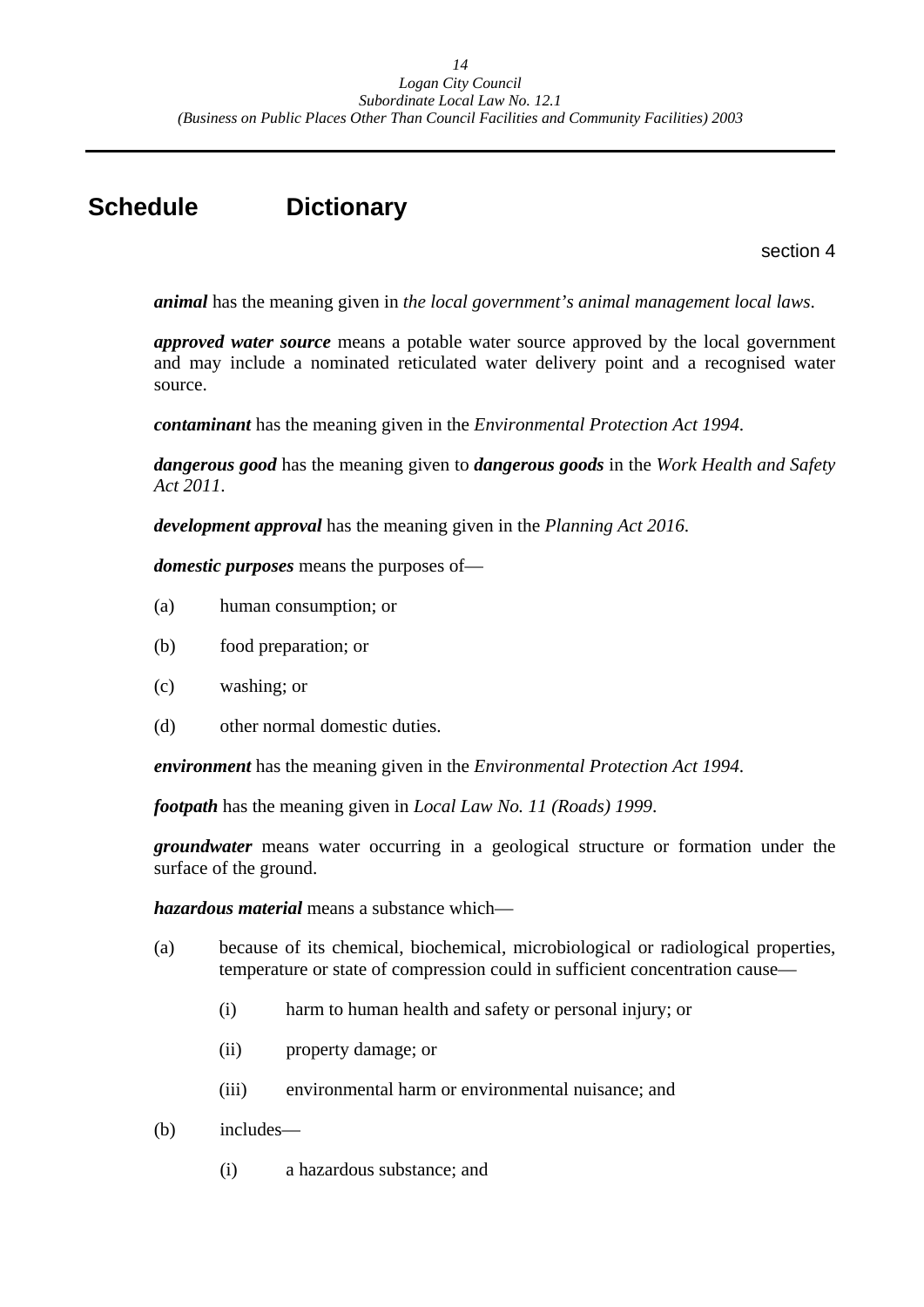- <span id="page-15-0"></span>(ii) a dangerous good; and
- (iii) a scheduled poison.

*hazardous substance* has the meaning given in the *Workplace Health and Safety Regulation 2008*.

*human waste* means urine and faeces from human beings.

*on-site sewerage facility* has the meaning given in the *Plumbing and Drainage Act 2002*.

*permitted business* means business (other than involving the sale of a vehicle).

*pest* includes vermin and insects.

*planning scheme* means the *Logan Planning Scheme 2015*.

*planning scheme policy* has the meaning given in the *Planning Act 2016*.

*potable water* means water that is acceptable for human consumption.

*recognised water source* means a source of water recognised in writing by the local government as—

- (a) complying with the Australian Drinking Water Guidelines prepared by the National Health and Medical Research Council and the Agricultural Resources Management Council of Australia and New Zealand; or
- (b) being suitable for domestic purposes.

*sale* includes—

- (a) barter; or
- (b) exchange; or
- (c) offering or exposing for sale; or
- (d) receiving or having in possession for sale; or
- (e) sending, forwarding or delivering for sale.

*sanitary convenience* has the meaning given in the *Environmental Protection Act 1994*.

*sanitary facility* includes the matters (such as shower, toilet and ablution facilities) specified in the *Building Code of Australia*.

*scheduled poison* has the meaning given in the *Standard for the Uniform Scheduling of Drugs and Poisons*.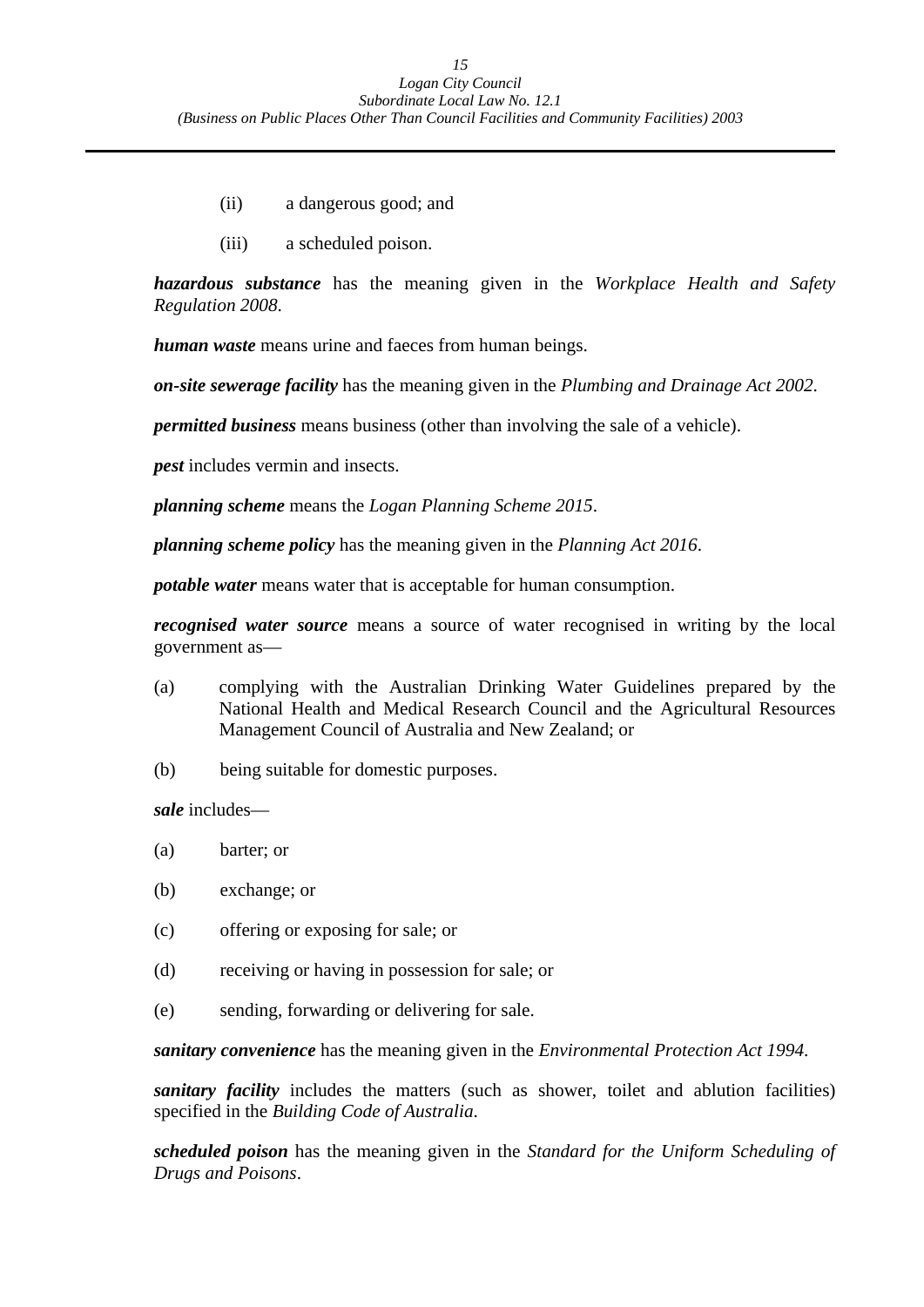*sewerage system* has the meaning given in the *Plumbing and Drainage Act 2002*.

*shade structure* means an umbrella, awning or other structure intended to provide shade.

*stormwater system* means—

- (a) a roadside gutter; or
- (b) a stormwater drain; or
- (c) surface water (being waters other than ground waters); or
- (d) any other land or structure that is used to convey or store stormwater.

*surface water* means water other than groundwater.

*vermin* has the meaning given in *Local Law No. 10 (Public Health) 1999*.

*waste* has the meaning given in the *Environmental Protection Act 1994*.

*waste container* means a weatherproof container for the storage of waste that—

- (a) is vermin proof; and
- (b) can be readily cleaned; and
- (c) is constructed of durable material; and
- (d) is non-reactive with the intended contents; and
- (e) is leakproof; and
- (f) minimises the loss of material into the environment.

*waste water* means a liquid waste.

*watercourse* has the meaning given in the *Water Act 2000*.

*waters* include—

- (a) surface waters (including water flowing in a watercourse); and
- (b) ground waters; and
- (c) the bed and banks of waters.

*water source* means the source from which water is obtained.

*water supply system* has the meaning given in the *Standard Plumbing and Drainage Regulation 2003*.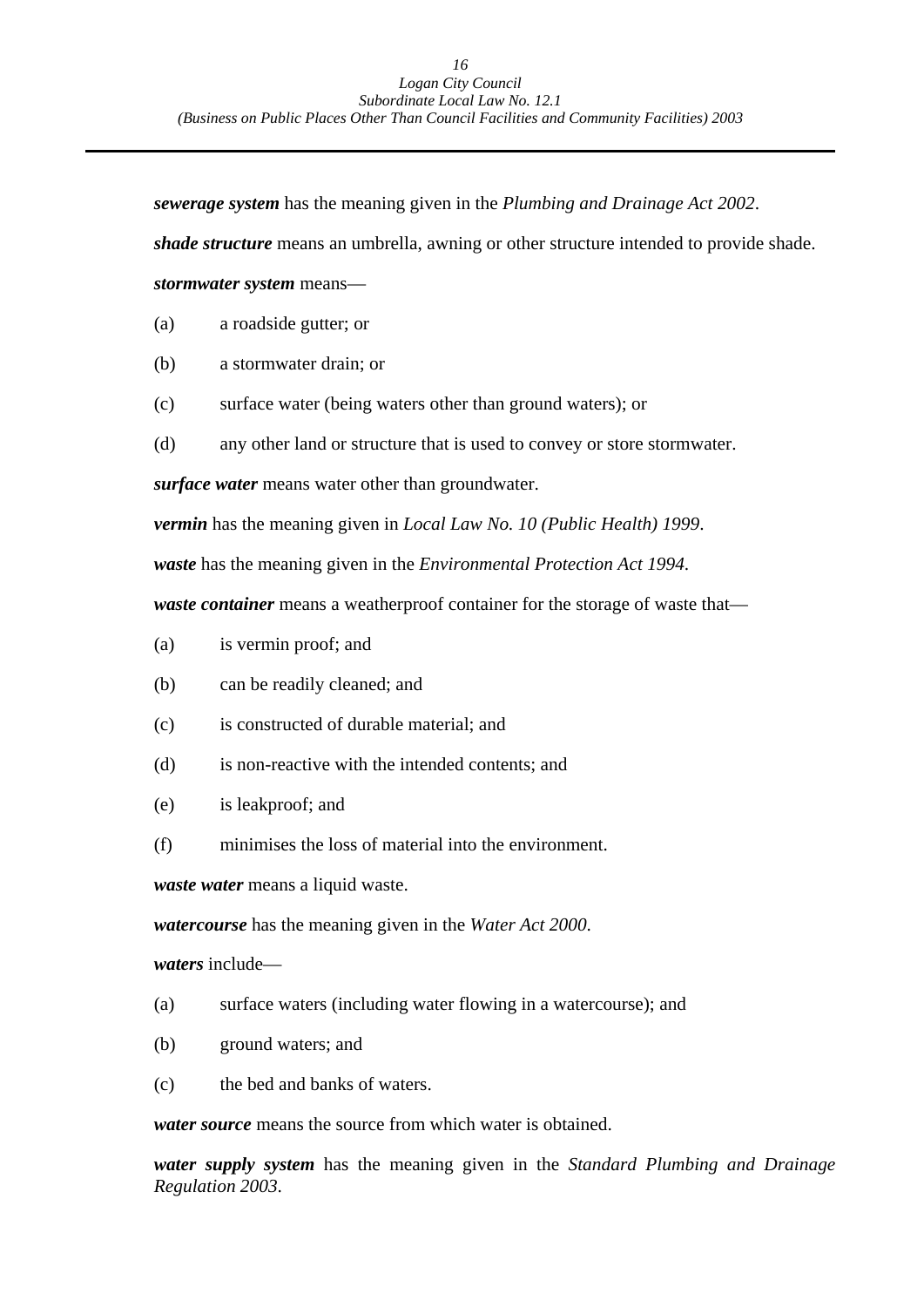# **Endnotes**

| 1 | <b>Index to Endnotes</b> |                                       |
|---|--------------------------|---------------------------------------|
|   | $\mathbf{2}$             | Date to which amendments incorporated |
|   | 3                        | Key                                   |
|   | 4                        | <b>Table of reprints</b>              |
|   | 5                        | List of legislation                   |
|   | 6                        | <b>List of annotations</b>            |
|   |                          |                                       |

# **2 Date to which amendments incorporated**

This reprint includes all amendments that commenced operation on or before the 24 May 2019.

# **3 Key**

Key to abbreviations in list of legislation and annotations

| Kev   | <b>Explanation</b> |
|-------|--------------------|
| amd   | = amended          |
| ch    | = chapter          |
| def   | $=$ definition     |
| div   | = division         |
| hdg   | $=$ heading        |
| ins   | $=$ inserted       |
| om    | $=$ omitted        |
| р     | $=$ page           |
| pt    | $=$ part           |
| renum | $=$ renumbered     |
| rep   | = repealed         |
| S     | = section          |
| sch   | = schedule         |
| sdiv  | $=$ subdivision    |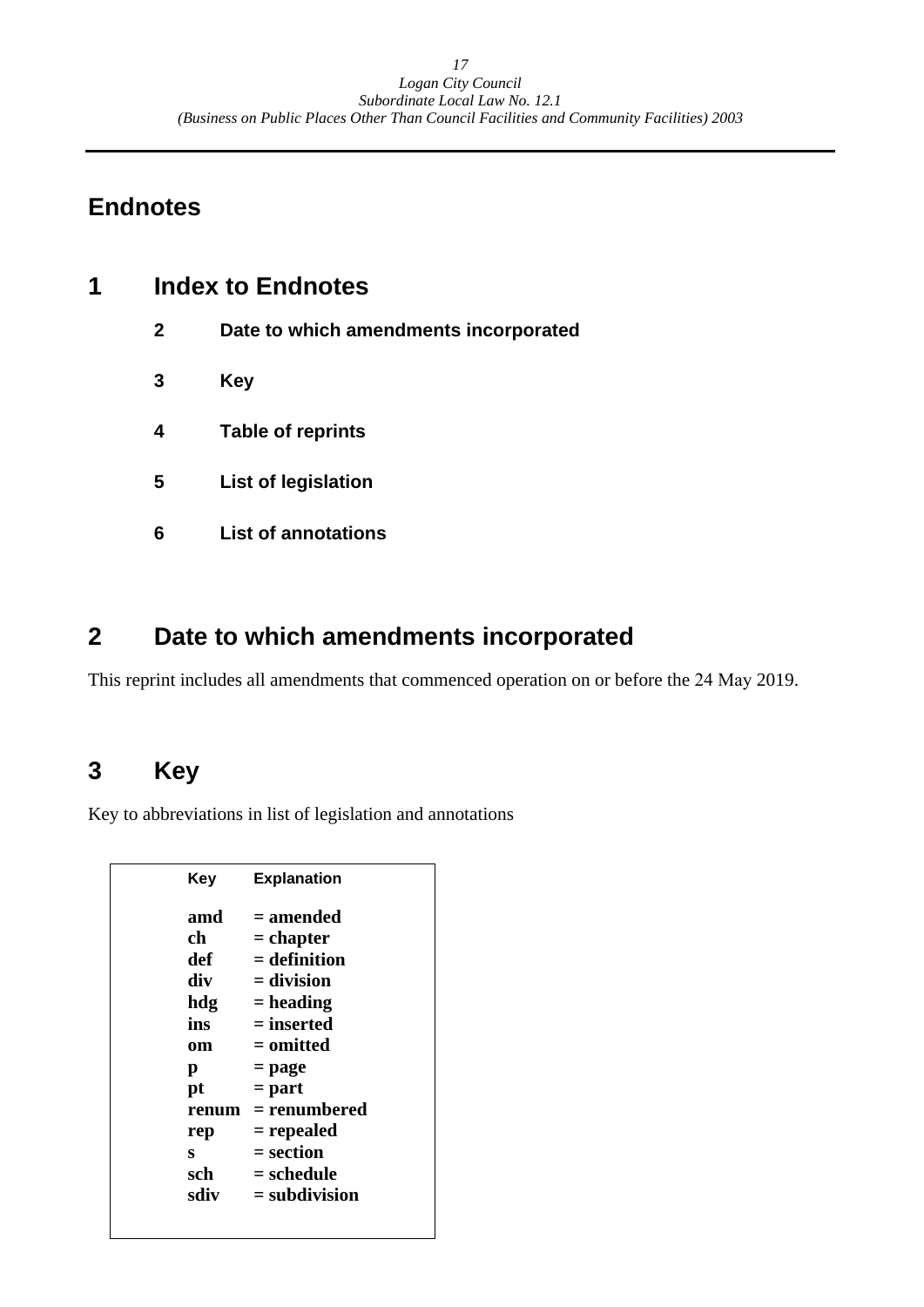#### **4 Table of reprints**

A reprint is issued upon the commencement of an amending instrument. A reprint is given the date of commencement of the amending instrument.

Table of reprints of this subordinate local law

| <b>Reprint</b> | <b>Reprint date</b><br><b>Amendments included</b>                                                                |                 |  |
|----------------|------------------------------------------------------------------------------------------------------------------|-----------------|--|
| No.            |                                                                                                                  |                 |  |
| 1              | No.<br>$\mathcal{I}$<br>Subordinate<br>Local<br>Amending<br>Law<br>(Miscellaneous Subordinate Local Laws) 2005   | 29 June 2005    |  |
| $\overline{2}$ | Subordinate<br>Local<br>No.<br>$\overline{4}$<br>Amending<br>Law<br>(Miscellaneous Subordinate Local Laws) 2005  | 17 March 2006   |  |
| 3              | Amending<br>Subordinate<br>Local<br>Law<br>No.<br>$\mathcal{I}$<br>(Miscellaneous Subordinate Local Laws) 2007   | 19 October 2007 |  |
| 4              | Amending Subordinate Local Law No.4 (Council<br>Property and Other Public Places Subordinate Local<br>Laws) 2011 | 4 November 2011 |  |
| 5              | Subordinate<br>$\mathcal{I}$<br>Amending<br>Local<br>No.<br>Law<br>(Miscellaneous Subordinate Local Laws) 2014   | 18 May 2015     |  |
| 6              | Amending<br>Subordinate<br>Local<br>No.<br>Law<br>$\mathcal{I}$<br>(Miscellaneous Subordinate Local Laws) 2019   | 24 May 2019     |  |

#### **List of legislation 5**

## **Amending Subordinate Local Law**

Amending Subordinate Local Law No. 1 (Miscellaneous Subordinate Local Laws) 2005 date of public notice 29 June 2005

Amending Subordinate Local Law No. 4 (Miscellaneous Subordinate Local Laws) 2005 date of public notice 15 February 2006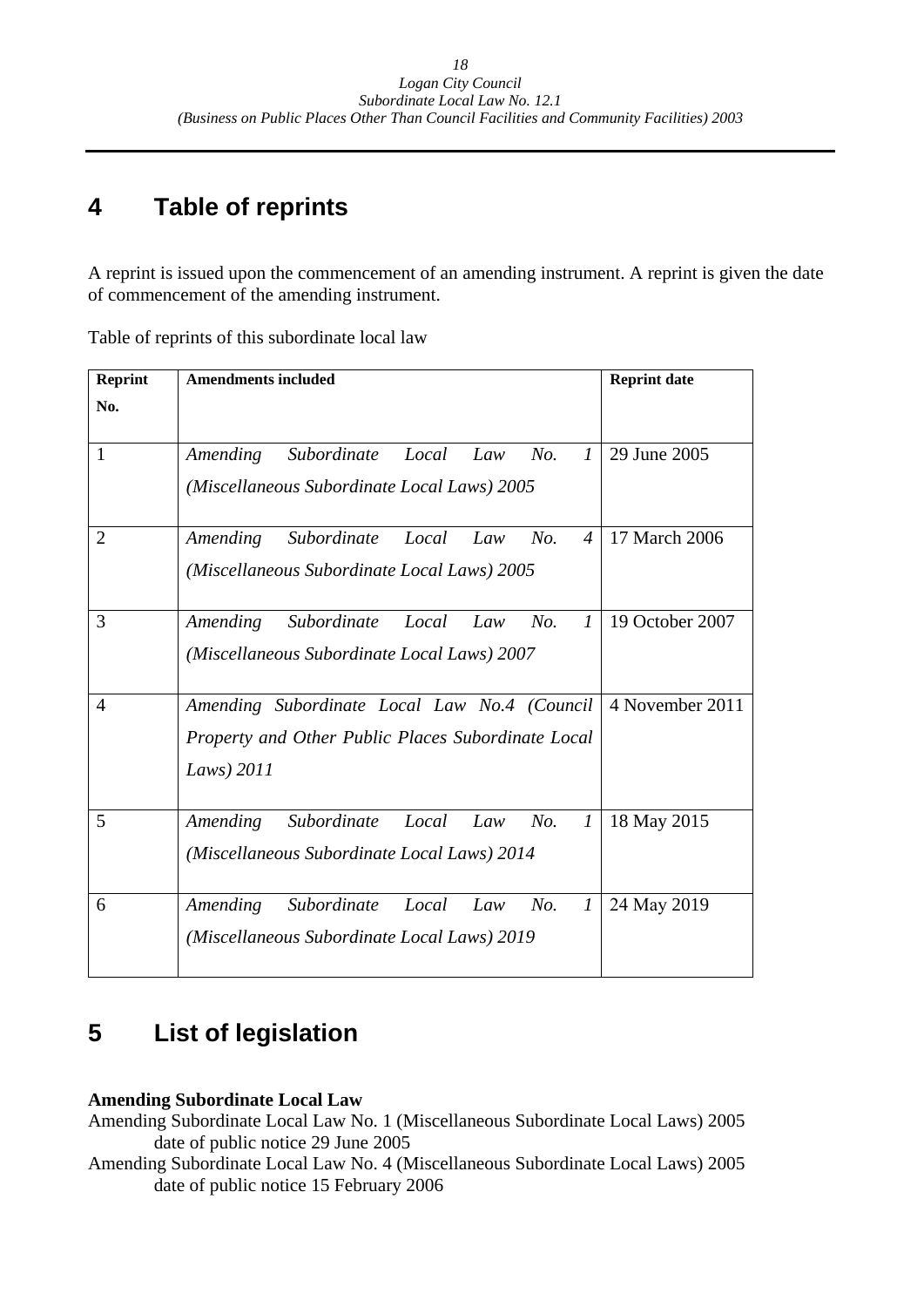<span id="page-19-0"></span>

| Amending Subordinate Local Law No. 1 (Miscellaneous Subordinate Local Laws) 2007          |
|-------------------------------------------------------------------------------------------|
| date of public notice 19 October 2007                                                     |
| Amending Subordinate Local Law No.4 (Council Property and Other Public Places Subordinate |
| Local Laws) 2011                                                                          |
| date of public notice 4 November 2011                                                     |
| Amending Subordinate Local Law No. 1 (Miscellaneous Subordinate Local Laws) 2014          |
| date of public notice 18 May 2015                                                         |
| Amending Subordinate Local Law No. 1 (Miscellaneous Subordinate Local Laws) 2019          |
| date of public notice 24 May 2019                                                         |
|                                                                                           |
|                                                                                           |

#### **6 List of annotations**

## **PART 1**—**PRELIMINARY**

|                | <b>Authorising local law</b>      |                                                                                           |
|----------------|-----------------------------------|-------------------------------------------------------------------------------------------|
| s <sub>2</sub> | amd                               | Amending Subordinate Local Law No. 4 (Miscellaneous<br>Subordinate Local Laws) 2005 s 288 |
| Object         |                                   |                                                                                           |
| s <sub>3</sub> | amd                               | Amending Subordinate Local Law No. 4 (Miscellaneous                                       |
|                |                                   | Subordinate Local Laws) 2005 s 288                                                        |
|                | <b>Definitions—the dictionary</b> |                                                                                           |
| s <sub>4</sub> | amd                               | def "on-site sewerage facility" Amending                                                  |
|                |                                   | Subordinate Local Law No. 1 (Miscellaneous                                                |
|                |                                   | Subordinate Local Laws) 2005 s 50(1)                                                      |
|                | amd                               | def "sewerage system" Amending                                                            |
|                |                                   | Subordinate Local Law No. 1 (Miscellaneous                                                |
|                |                                   | Subordinate Local Laws) 2005 s 50(2)                                                      |
|                | amd hdg                           | Amending Subordinate Local Law No. 4 (Miscellaneous                                       |
|                |                                   | Subordinate Local Laws) 2005 s 283                                                        |
|                | amd                               | Amending Subordinate Local Law No. 4 (Miscellaneous                                       |
|                |                                   | Subordinate Local Laws) 2005 s 283                                                        |
|                | <b>PART 2-PERMIT</b>              |                                                                                           |
|                | <b>Permitted business</b>         |                                                                                           |
| s <sub>5</sub> | amd                               | Amending Subordinate Local Law No. 4 (Miscellaneous                                       |
|                |                                   | Subordinate Local Laws) 2005 s 288                                                        |
|                | <b>Requirement for a permit</b>   |                                                                                           |
| $s\,6$         | ins                               | Amending Subordinate Local Law No. 1 (Miscellaneous                                       |
|                |                                   | Subordinate Local Laws) 2007 s 38                                                         |
|                | <b>Application for a permit</b>   |                                                                                           |
| s <sub>7</sub> | amd                               | Amending Subordinate Local Law No. 4 (Miscellaneous                                       |
|                |                                   | Subordinate Local Laws) 2005 s 284                                                        |
|                | amd                               | Amending Subordinate Local Law No. 4 (Miscellaneous                                       |
|                |                                   | Subordinate Local Laws) 2005 s 288                                                        |
|                | renum                             | Amending Subordinate Local Law No. 1 (Miscellaneous                                       |
|                |                                   | Subordinate Local Laws) 2007 s 37                                                         |
|                | <b>Grant of a permit</b>          |                                                                                           |
| s <sub>8</sub> | amd                               | Amending Subordinate Local Law No. 4 (Miscellaneous                                       |
|                |                                   | Subordinate Local Laws) 2005 s 288                                                        |